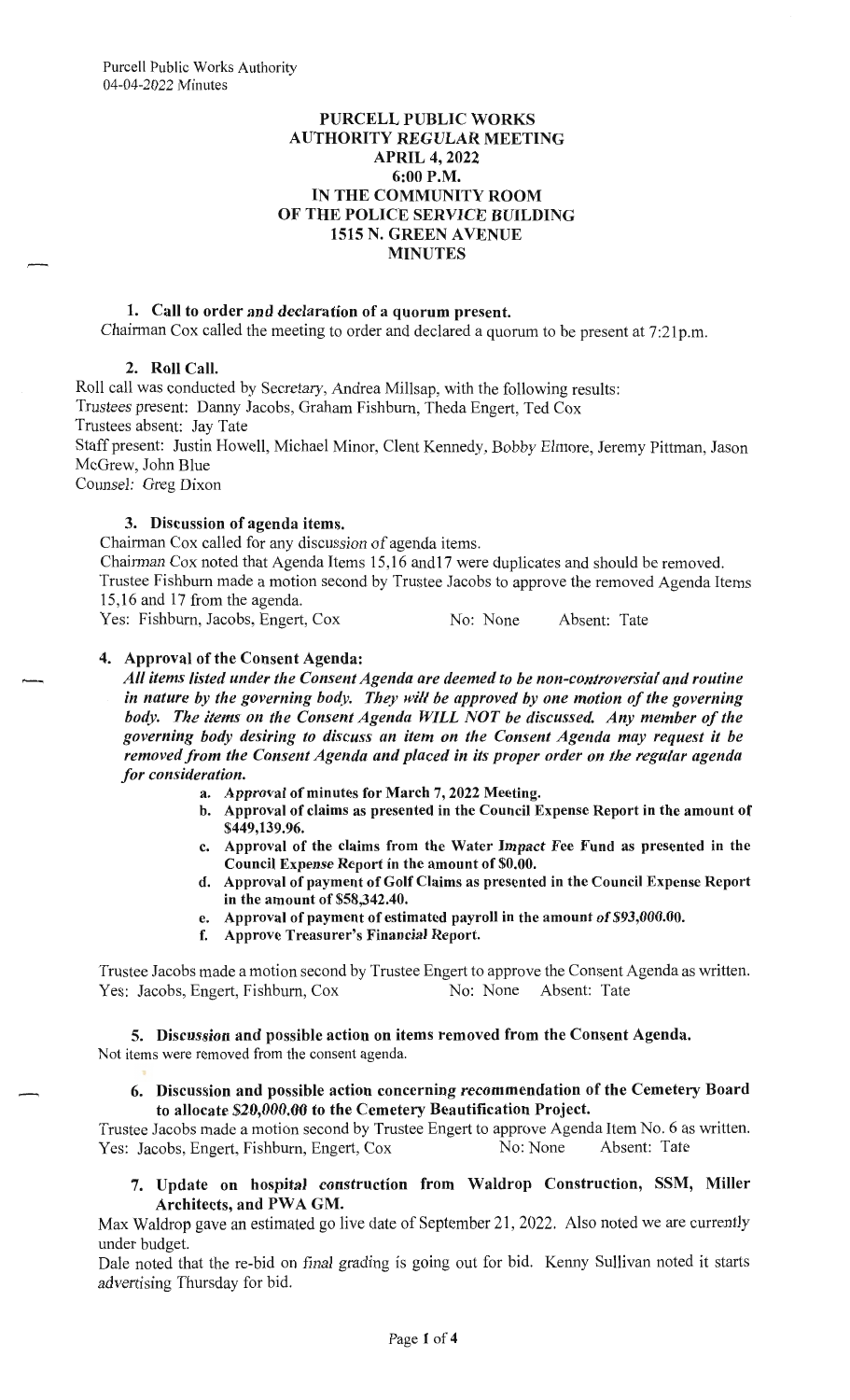## **8. Discussion and possible action concerning Purcell Municipal Hospital purchase of Sysmex Hematology Equipment in the sum of \$53,500.00.**

Chris Wright presented. Noted 2 bids received. Second bid was \$157,535.00. Approved by the hospital board.

Trustee Jacobs made a motion second by Trustee Engert to approve Agenda Item No. 8 as written.<br>
Yes: Jacobs, Engert, Fishburn, Cox No: None Absent: Tate Yes: Jacobs, Engert, Fishburn, Cox No: None

## **9. Discussion and possible action to approve Waldrop Construction Change Order No. 20, Job No. 5219 for Purcell Municipal Hospital in the sum of \$76,696.56 (38 Weather Days).**

Max Waldrop presented. This is for 38 weather days above and beyond to add to the moving and go live date and attributed to oversight, manpower, etc. Does not increase costs of original contract price. Even with this, it's still under budget.

Trustee Jacobs made a motion second by Trustee Fishburn to approve Change Order No. 20.<br>Yes: Jacobs, Fishburn, Engert, Cox No: None Absent: Tate Yes: Jacobs, Fishburn, Engert, Cox No: None

# **10. Approval of Waldrop Construction Change Order No. 19, Job No. 5219 for Purcell Municipal Hospital in the sum of \$9,754.00 (Floor Drains).**

Trustee Fishburn made a motion second by Trustee Jacobs to approve Agenda Item No. 10 as written.

Yes: Fishburn, Jacobs, Engert, Cox No: None Absent: Tate

**11. Discussion and possible action concerning approval of \$27,764.50 paid to Meyer**  Pump Service for emergency repair of Well # 5.

Repair not done. No action taken.

# **12. Discussion and possible action concerning the recommendation from Staff to renew Dillon** & **Associates firm for auditing services of the 2021-2022 fiscal year financial** : records for an amount to not exceed \$34,500.00.

Trustee Jacobs made a motion second by Trustee Fishburn to approve Agenda Item No. 12 as written.

Yes: Jacobs, Fishburn, Engert, Cox No: None Absent: Tate

*Chairman Cox declared the meeting to be in recess in order to go into the Purcell Economic Development Authority Meeting at 7:34 p.m.* 

> *Mayor Cox declared the City Council Meeting and the Purcell Public Works Authority in joint session in order to enter Joint Executive Session at 7:35 p.m.*

# **13. EXECUTIVE SESSION: DISCUSSION, CONSIDERATION RE: AN EXECUTIVE SESSION TO BE HELD IN ACCORDANCE WITH 25 O.S. 307** § **(B)**  (3).

- **a. Discussion and consideration concerning the purchase or appraisal of real property in accordance with 25 O.S.** 307 § **(B) 3.**
- **b. Discussion and consideration of labor contract for fiscal year 2022-20223 between the City of Purcell and the FOP #194 in accordance with 25 O.S.**  § **307 (B) (2).**
- **c. Discussion and consideration and possible** . **action concerning the employment, hiring, appointment, promotion, demotion, disciplining or resignation of City Manager Dale Bunn and City Treasurer Victor Lohn in accordance with O.S. 307** § **(B) (1).**

Chairman Cox made a motion second by Trustee Jacobs to enter into joint Executive Session at 7:35 p.m. with the following persons entering: Trustees who are present; Trustee elect Allen Eubanks; City Attorney Greg Dixon; City Manager Dale Bunn and Treasurer Victor Lohn, as appropriate.

Yes: Cox, Jacobs, Fishburn, Engert No: None Absent: Tate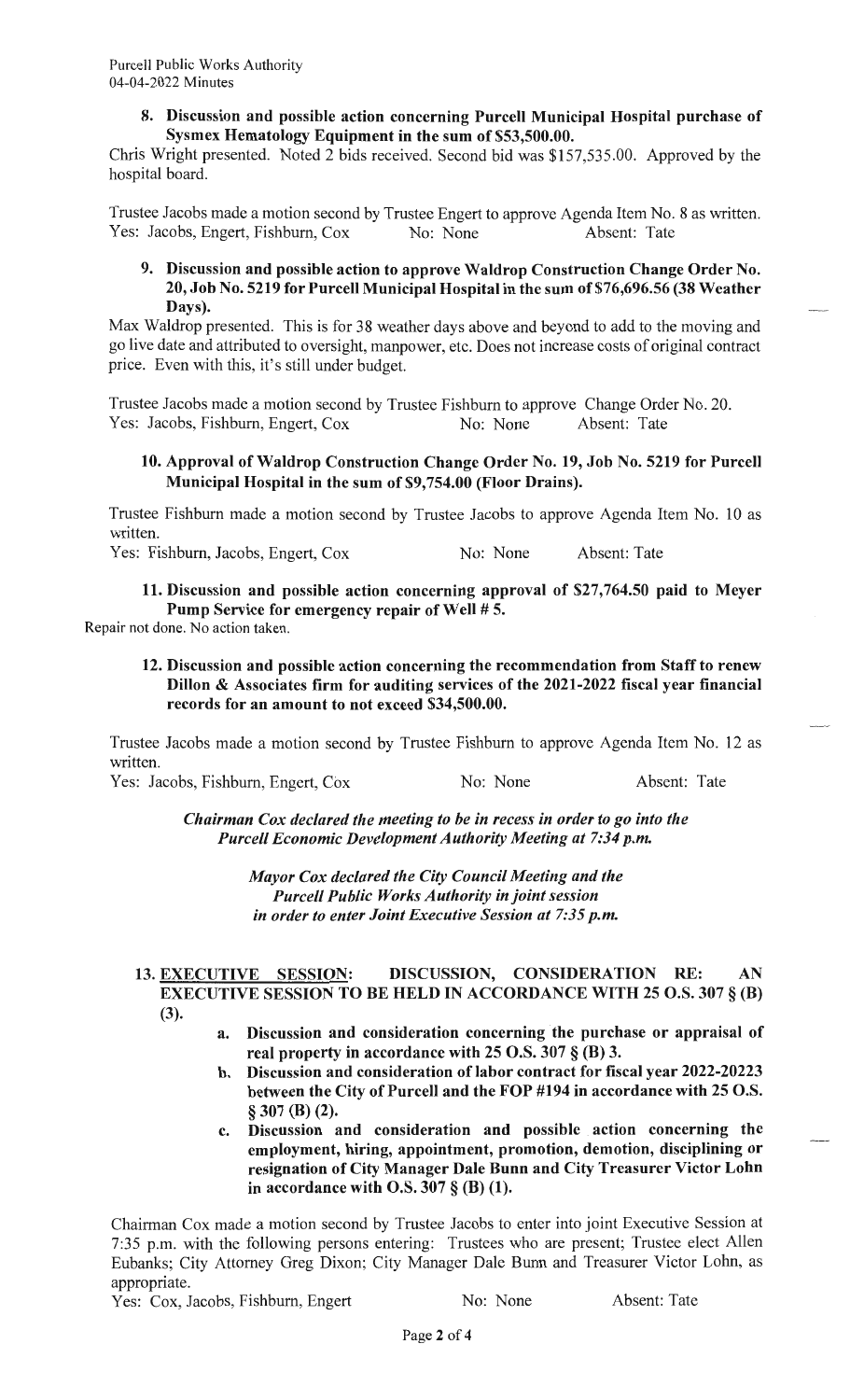*Chairman Cox declared the Council has returned from Executive Session.* 

Chairman Cox made a motion second by Councilman Jacobs to return to regular Joint Session at 8:24 p.m.

Yes: Cox, Jacobs, Fishburn, Engert, Tate, No: None Absent: None

- **14. EXECUTIVE SESSION: DISCUSSION, CONSIDERATION AND POSSIBLE ACTION CONCERNING ITEMS DISCUSSED IN EXECUTIVE SESSION IN ACCORDANCE WITH (25 O.S. 307 § (B) (3).** 
	- **a. Discussion and consideration concerning the purchase or appraisal of real property in accordance with 25 O.S. 307 § (B) 3.**
	- **b. Discussion and consideration of labor contract for fiscal year 2022-20223 between the City of Purcell and the FOP #194 in accordance with 25 O.S.**  § **307 (B) (2).**
	- **c. Discussion and consideration and possible action concerning the employment, hiring, appointment, promotion, demotion, disciplining or resignation of City Manager Dale Bunn and City Treasurer Victor Lohn in accordance with O.S. 307 § (B) (1).**

Trustee Jacobs made a motion seconded by Trustee Fishburn to approve Dale Bunn the City Manager for the new physical year 2022-2023. Yes: Jacobs, Fishburn, Engert, Cox No: None Absent: Tate

Trustee Jacobs made a motion seconded by Trustee Engert to approve City Treasurer Victor Lohn for the 2022-2023 physical year.

Yes: Jacobs, Engert, Fishburn, Cox No: No: None Absent: Tate

#### **15. Trustee comments.**

Trustee Engert: Asked when the light on Grant & Green will be repaired. Response was they are working on getting quotes and materials ordered.

Thanked Mr. Jacobs for his dedication to City of Purcell and helping her along.

Trustee Fishburn: To Mr. Jacobs: It's been a pleasure and you're an inspiration and your dedicated service to this community is a personal inspiration and I appreciate it. Thank you for all you've done.

Trustee Jacobs: Spoke about the digital meeting. Have been asked by more than one counciJmember, who wanted to know exactly what I thought when I didn't answer the last time, especially Jay wanted to know how I felt. I didn't answer the last time because I thought he wasn't working with us, he was working for himself. I just thought there were other motives in mind than trying to help us out. So that's why I didn't answer then. Wanted to share how he feels. Throughout his career he doesn't see the digital meeting, at this point in time, a positive. Pastors have conveyed that that digital has damaged ability to have an in person audience and build relationships and has damaged the income. From standpoint of city council and school board, I'll speak from that point of view. You cannot build community until you encourage people to come in here, like we had tonight. To build community and build relationships and be able to communicate like you want to do to resolve problems ... it can't be done digitally. You have to be in attendance, it's imperative, because you can't be part of the process unless you're in here watching the verbal and non-verbal communication that takes place. Non-verbal communication is 93% of the process. The Purcell Register covers everything. If you do go to digital it's imperative protocol be put in place to have control so that people aren't just appearing for screentime which is unproductive and times it was destructive. It did not allow community and fellowship development. Encouraged research prior to making decision. Does not believe it appropriate for today, may be at a later date.

Noted he was proud of the people he served with on the council, noting Michael Pollock and Tom McCurdy. Three council members were his former students. He is even more proud of them today for their service. Noted Ted Cox skills as Mayor were vital for the projects we've been dealing with. Also made note that people in council positions should come with no agenda because we're here to represent what is the good, for the common good of all, for those present and those to come. Noted he was blessed and honored to work with Dorothy Kennedy, Mrs. Millsap, Victor Lohn, Dale Bunn, and Greg Dixon and be a part of this council. Is not happy to be leaving, is not tired of it, but is glad to focus on spending time with family.